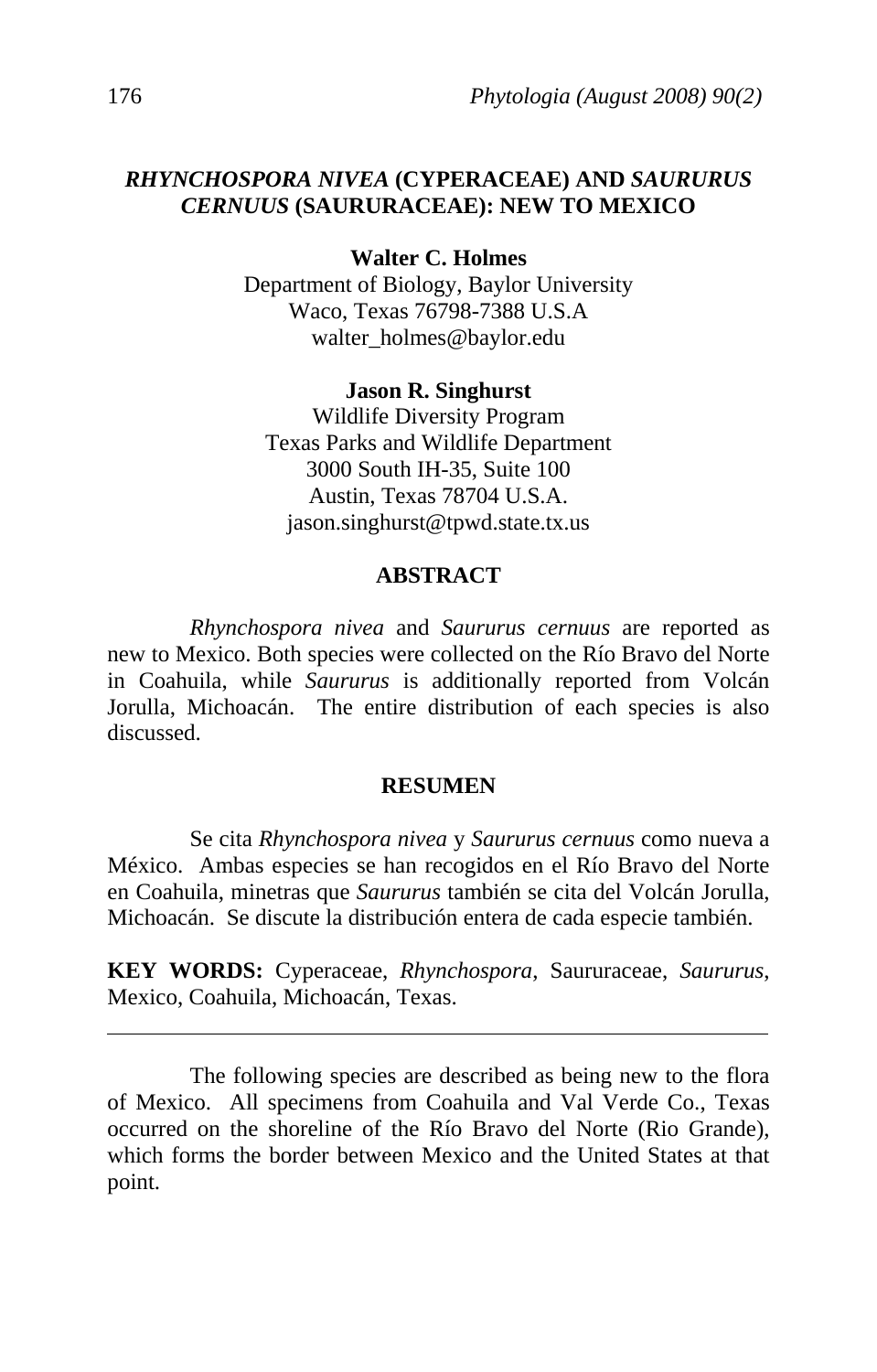*Rhynchospora nivea* Boeckl. (Cyperaceae), Snowy White-top Sedge, is considered by Thomas (1984) and Kral (2002) as endemic to Texas and Oklahoma, United States. Mention of the occurrence of the species in Arkansas by Britton (1880), Correll & Johnston (1970), and NCRS USDA (2007) may be based upon a specimen (*Leavenworth s.n*., NY) that is labeled as being from Arkansas. The collector, Melines C. Leavenworth, a U.S. Army surgeon, never visited Arkansas (see McKelvey 1956), but was twice posted to what is now Oklahoma. It is likely that the specimen originated from near, but not within, what is now Bryan Co., Oklahoma and was collected in 1836 during Leavenworth's second posting to the state. Turner et al. (2003) mapped the species as occurring in 22 counties of mainly central Texas, with the distribution extending southwest to Val Verde Co. The species occurs in seeps, edges of streams and similar wet areas, all on limestone.

 The specimen, collected at the Coahuila site, described below, occurred in silt and gravels naturally deposited in a limestone seep. This site is about 10 km from the nearest occurrence of the species in Val Verde Co., Texas. Associated plants included *Justicia americana, Eleocharis cellulosa, E. montevidensis, Saururus cernuus, Fuirena simplex, Eupatorium serotinum, Pluchea camphorata, Cladium mariscus, Juncus acuminatus, Ludwigia peploides,* and *Bacopa monnieri.* 

SPECIMEN EXAMINED: **MÉXICO. COAHUILA. Muni. de Acuña**. Bank of the Río Bravo del Norte, 13.7 km NW of the International Bridge in Ciudad Acuña, 7.1 km S of Mex. Hwy 2; 29º 25' 50.02" N, 101º 02' 44.47" W, ca. 300 m., 17 Jul 2007, *Singhurst 14756* (BAYLU, IEB, TEX).

*Saururus cernuus* L. (Saururaceae), Lizard's-tail, considered endemic to Canada and the United States, is distributed from Ontario and Quebec south to Rhode Island and Connecticut, west to Michigan and southward to Florida and Texas (Buddell & Thieret, 1997). In Texas, *Saururus* is generally restricted to the Pineywoods and Post Oak Savannah vegetational areas of the eastern part of the state. The species is known to occur naturally as far south and west as Ottine in Gonzales Co., which is near the southwest limit of the Post Oak Savannah. Reports from Tarrant and Travis counties, both west of the Post Oak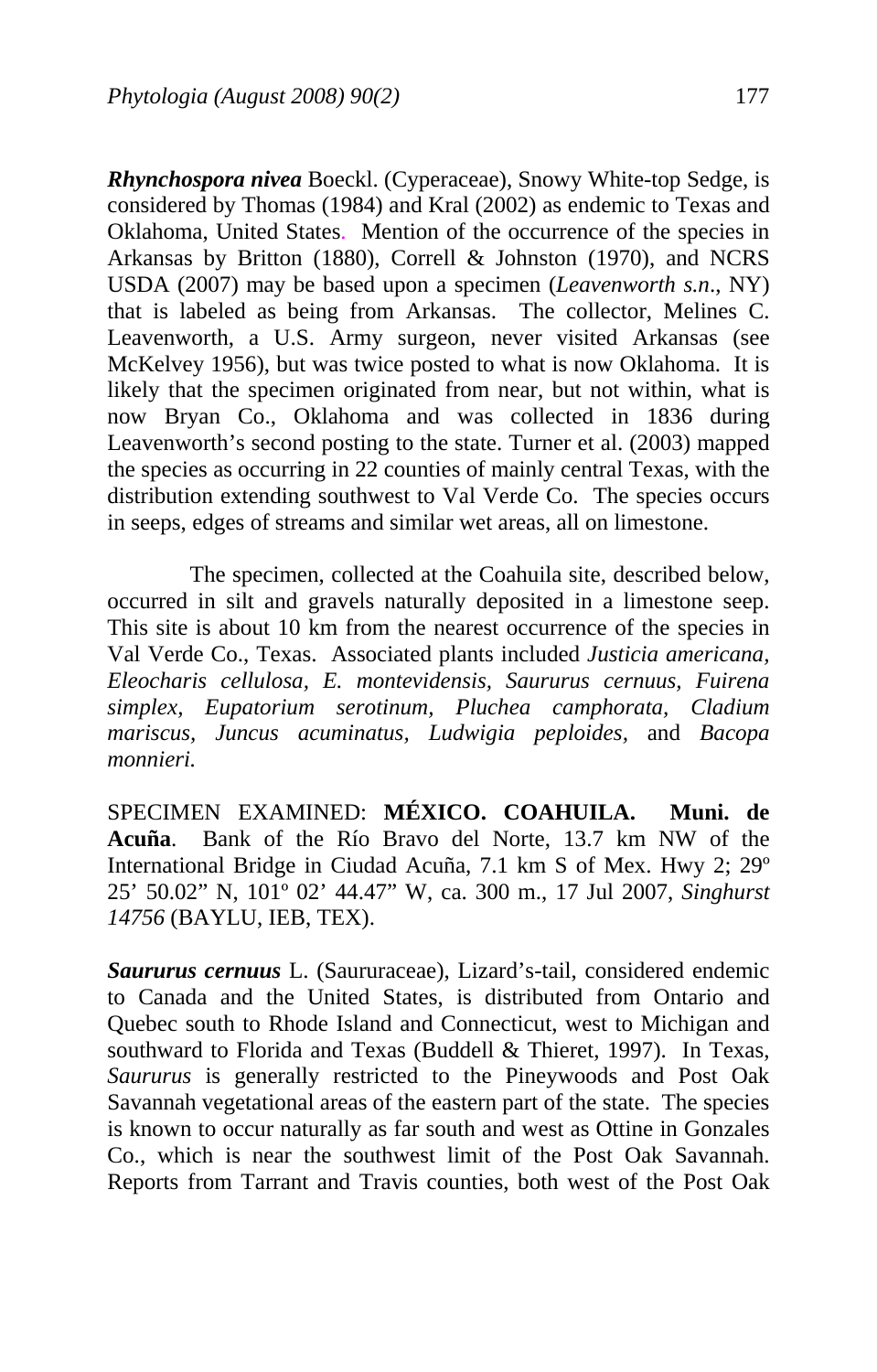Savannah, are based upon cultivated populations or plants recently escaped from a cultivated population (see Diggs et al., 1999 and Turner et al., 2003). The Coahuila and Val Verde Co. records are approximately 375 km west of the Gonzales Co. location.

There were approximately 350 plants at the Coahuila station and about 250 plants growing at the nearby Texas location, which is directly across the river. At both locations, *Saururus* occurred along the banks of the Río Bravo del Norte where water from seeps flowed into the river from fairly low limestone bluff contacts. This produced, at the site of inflow, sediment rich spongy to mucky mud flats intermixed with silt and gravel. Associated plants included *Bacopa monnieri*, *Cladium mariscus*, *Eleocharis cellulosa*, *E*. *montevidensis*, *Eupatorium serotinum*, *Fuirena simplex*, *Juncus acuminatus*, *Justicia americana*, *Ludwigia peploides*, *Panicum virgatum*, *Paspalum urvillei*, *Pluchea camphorata*, and *Rhynchospora nivea*.

Another population of *Saururus* was observed, but not collected, in August, 2005 on the Mexican side of the river approximately 13 miles downstream from the present Coahuila station.

*Saururus* appears to be another of the more eastern aquatic plants that have been reported in the south central portion of Texas and adjacent Coahuila. The rivers of the lower Edwards Plateau area of Texas, especially the Nueces and the Río Bravo del Norte itself, serve as wetland corridors for westward movement of these aquatic plants. Other species with a similar distribution are *Mikania scandens, Hibiscus moscheutos, Eleocharis cellulosa, Hydrocotyle ranunculoides, Cyperus strigosus, Myriophyllum heterophyllum*, and *Ludwigia octovalvis*.

 The Michoacán collection of *Saururus* is an interesting and rather unusual record. The specimen, *Eggler 208*, was determined by C. V. Morton (US) in 1954. His annotation included the comment "first collection from Mexico." The collection site is 1150 km south of the Coahuila/Texas border records reported here. Although elevation is not specified on the label, the volcano base is about 800 m in elevation while the summit is near 1190 m. This is the highest elevation that this species has been found, which is considerably greater than the 500 m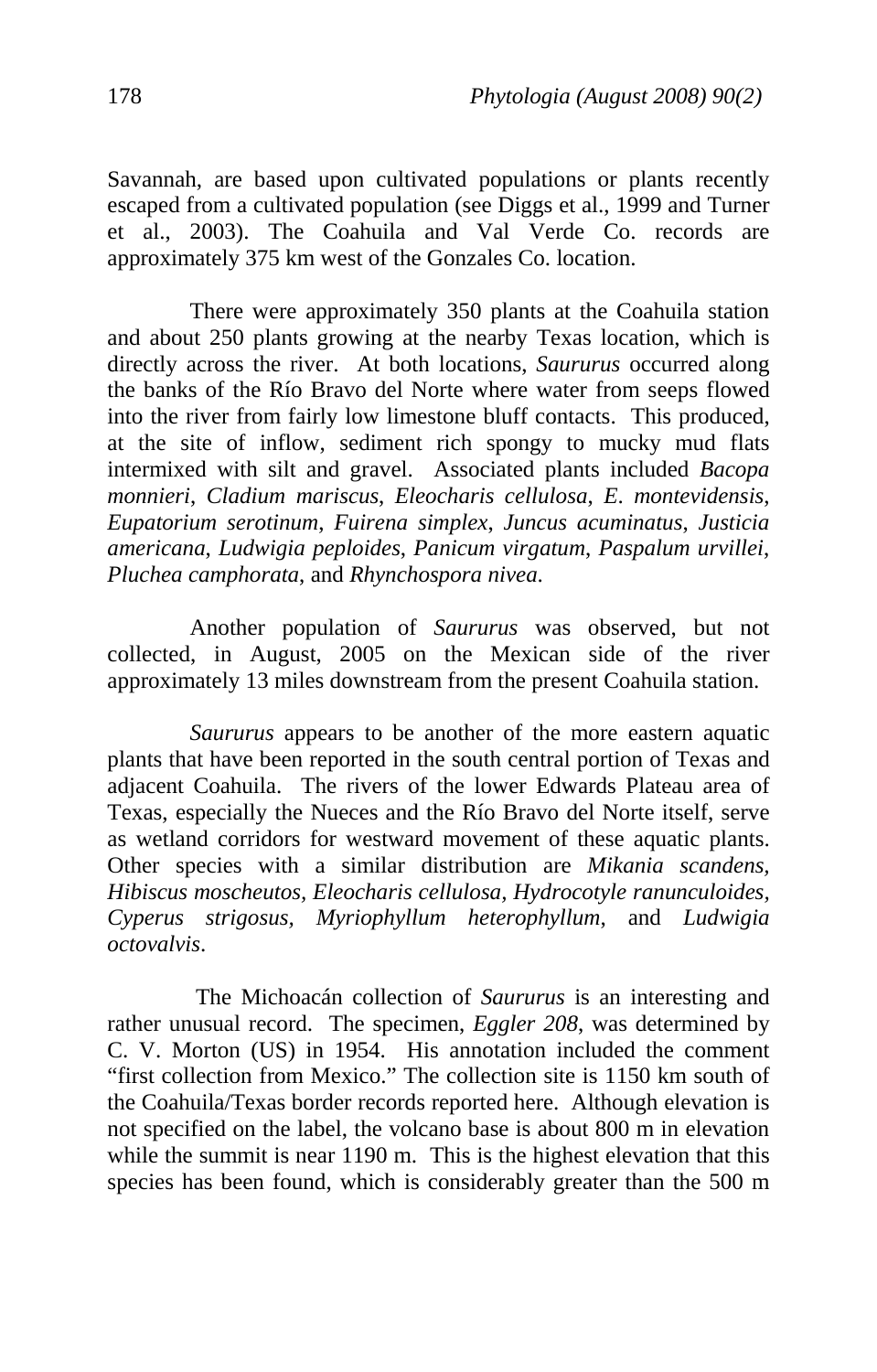cited by Buddell & Thieret (1997). Even more curious is that the species must be considered to be a fairly recent arrival at the location. Volcán Jorulla was formed in 1759 (Eggler 1959). Eggler conducted a study on the invasion of volcanic deposits by plants in which he cites the families of plants represented at Jorullo. Unfortunately, Saururaceae was not mentioned. No additional collections of *Saururus* are known from this site.

SPECIMENS EXAMINED: **MÉXICO. COAHUILA. Mun. de Acuña**. Bank of the Río Bravo del Norte, 13.7 km NW of the International Bridge in Ciudad Acuña, 7.1 km S of Mex. Hwy 2, 29º 25' 50.02" N, 101º 02' 44.47" W, ca. 300 m, 17 Jul 2007, *Singhurst 14754* (BAYLU + elsewhere); **MICHOACÁN. Mun. La Huacana**. Volcán Jorullo, 1951, *Eggler 208* (US). **UNITED STATES. TEXAS. Gonzales Co.** *Fraxinus* bog, Ottine, 22 May 1927, *Bogusch 1898* (TEX); Ash bog, Ottine, 5 May 1928, *Bogusch 3229* (TEX); **Travis Co.** Pond on U. of T. campus, Austin, 24 May 1944, *Tharp 44160* (TEX); **Val Verde Co**. 4.6 miles S of Lake Amistad National Recreational Area, 320 meters N of where Eightmile Creek feeds into the Rio Grande, east side of river, ca. 300 m, 17 Jul 2007, *Singhurst 14755* (BAYLU, TEX).

# **ACKNOWLEDGMENTS**

 This study was made possible, in part, through use of herbarium specimens at TEX and US, both of whose helpfulness is greatly appreciated. We are grateful to Ann Bradburn (NO) who searched for additional collections from Michoacán made by Eggler, who was employed by Neucomb College of Tulane University at that time. We also thank the United States Border Patrol, Del Rio, Texas, for assistance. Gina Gollub, a student worker at BAYLU, assisted with preparation of the manuscript.

### **LITERATURE CITED**

Britton, N. L. 1888. New or noteworthy North American phanerogams. Bull. Torrey Bot. Club 15: 97-104.